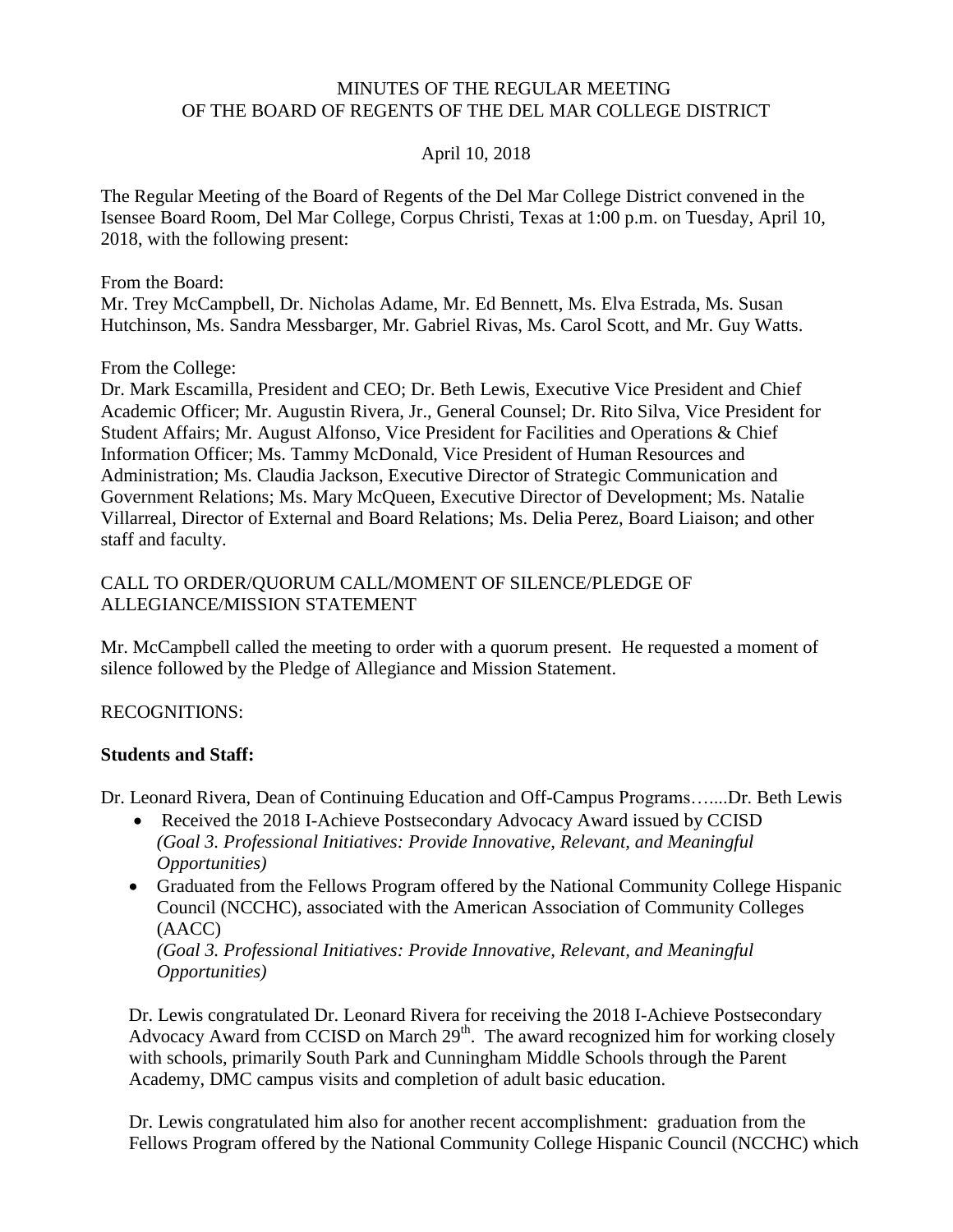is associated with the American Association of Community Colleges. He was one of twenty-two Hispanic community college administrators from across the country to successfully graduate from the program.

 Robert Muilenburg, Scott Beckett, and Foghorn staff: Finalists for two prestigious national awards, Associated College Press (ACP) Pacemaker Award, and College Media Advisors

 (CMA) Pinnacle Award[…………………………………](https://Award�������������.�����.Ms).…………….Ms. Claudia Jackson  *(Goal 3. Professional Initiatives: Provide Innovative, Relevant, and Meaningful Opportunities)* 

 Ms. Jackson asked Robert Muilenburg, Scott Beckett and the Foghorn students to join her at the podium. She reported that the students that work on the Foghorn newspaper reached a national level of recognition. The Foghorn was named a Pacemaker finalist for overall excellence from the Associated Collegiate Press Association and a pinnacle finalist for overall excellence from the College Media Advisors organization. Ms. Jackson provided information regarding individual awards attained by the students.

 College Relations Staff: Earned four national and five district awards for radio and television advertising campaign and other promotional, mobile app graphic design projects

 ……….…………………………………………………………………Ms. Claudia Jackson  *(Goal 3. Professional Initiatives: Provide Innovative, Relevant, and Meaningful Opportunities)* 

 Ms. Jackson thanked her College Relations team for earning four national and five regional professional awards this Spring. Ms. Jackson described the awards the staff received from The National Council for Marketing and Public Relations and the awards received from District 5 of the Council for Advancement and Support of Education.

# STAFF REPORTS:

 Civitas Update…………………………………………….…………………Dr. Rito Silva  *(Goal 2. Student Access and Support Services: Maximize Affordable Access and Excellence in Student Services)* 

 Dr. Silva reported that the College partnered with Civitas in December 2016 and has experienced successes. He introduced Ms. Lauren Hammonds, Senior Partner Success Consultant with Civitas.

 Ms. Hammonds provided an overview of the Illume student platform that the College uses and additional programs the College will begin in the near future. She described Illumme as the College's command center for student success, which personalizes the College's student experience. The program identifies at-risk students with precision and accuracy and delivers the right message to the student at the right moment. The presentation included information on the Nudge Campaign; the College has initiated the Graduation Nudge Campaign, and Graduation Outreach and they have seen positive outcomes, with 26% increase in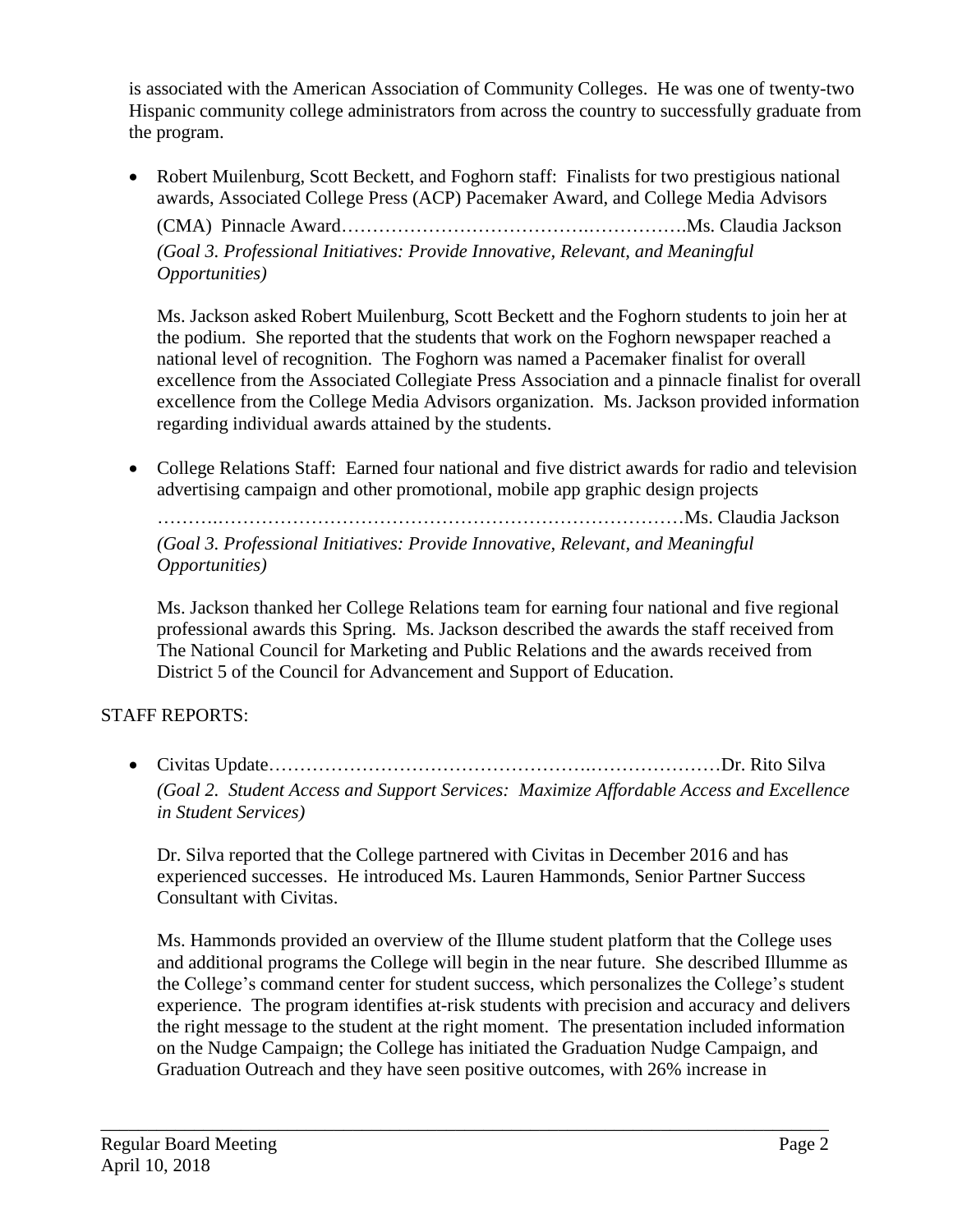applications in Spring 2016-2017 and an increase in graduation of 31%. An additional Nudge Campaign is the Men of Color Initiative, headed by Dean Cheryl Sanders. Ms. Hammond stated that Civitas is proud of the College's successes and what they do for students.

 Dr. Escamilla, Dr. Silva and Ms. Hammonds responded to questions from the Regents throughout the presentation.

• DMC Police Department Update................................Dr. Beth Lewis/Lauren M. White  *(Goal 2. Student Access and Support Services: Maximize Affordable Access and Excellence in Student Services)* 

 Dr. Lewis and Ms. White provided an update on DMC's effort to establish an on-campus police department and described the process for transitioning the security office into a police department. They provided information on current security on campus; what has been completed; what remains to be completed by September 2018; and the tasks remaining to complete by January 1, 2019. In Spring 2019 they will begin hiring 8 officers, with the goal of being staffed with 16 officers by Fall 2020.

Dr. Lewis and Ms. White responded to questions from the Regents.

• 2014 & 2016 Bond Updates - Capital Improvement [Projects.](https://Projects.�.��.Mr)...........Mr. August Alfonso  *(Goal 7. Resources: Ensure Strong Financial and Operational Capacity)* 

 Mr. Alfonso introduced Amos Byington, assigned to the College as Project Manager for the 2014 and 2016 Bonds and Nathan Swinney, Vice President, AG/CM.

 Mr. Alfonso provided a 2014 Bond Update, providing details on completed projects: Central Plant Phase I & II, projects under construction: Emerging Technologies Expansion, Workforce Development Center, and General Academic/Music Phase II and also provided information on the Master Planning/Site Development of the South Side Campus. Mr. Alfonso presented a video showcasing the three projects.

Mr. Alfonso and Dr. Escamilla responded to questions from the Regents.

 Preliminary 2019 Budget Update…………………..[……………………](https://Update�������..��������.Ms).Ms. Lenora Keas  *(Goal 7. Resources: Ensure Strong Financial and Operational Capacity)* 

 Dr. West reported that Dr. Escamilla, Ms. Keas, John Johnson, and the Executive Team have been working on the 2019 preliminary budget.

Dr. West's presentation included information on the following:

- $\triangleright$  Budget timeline and process;
- 2019 Strategic Initiatives Review (allocating resources according to the Strategic Plan);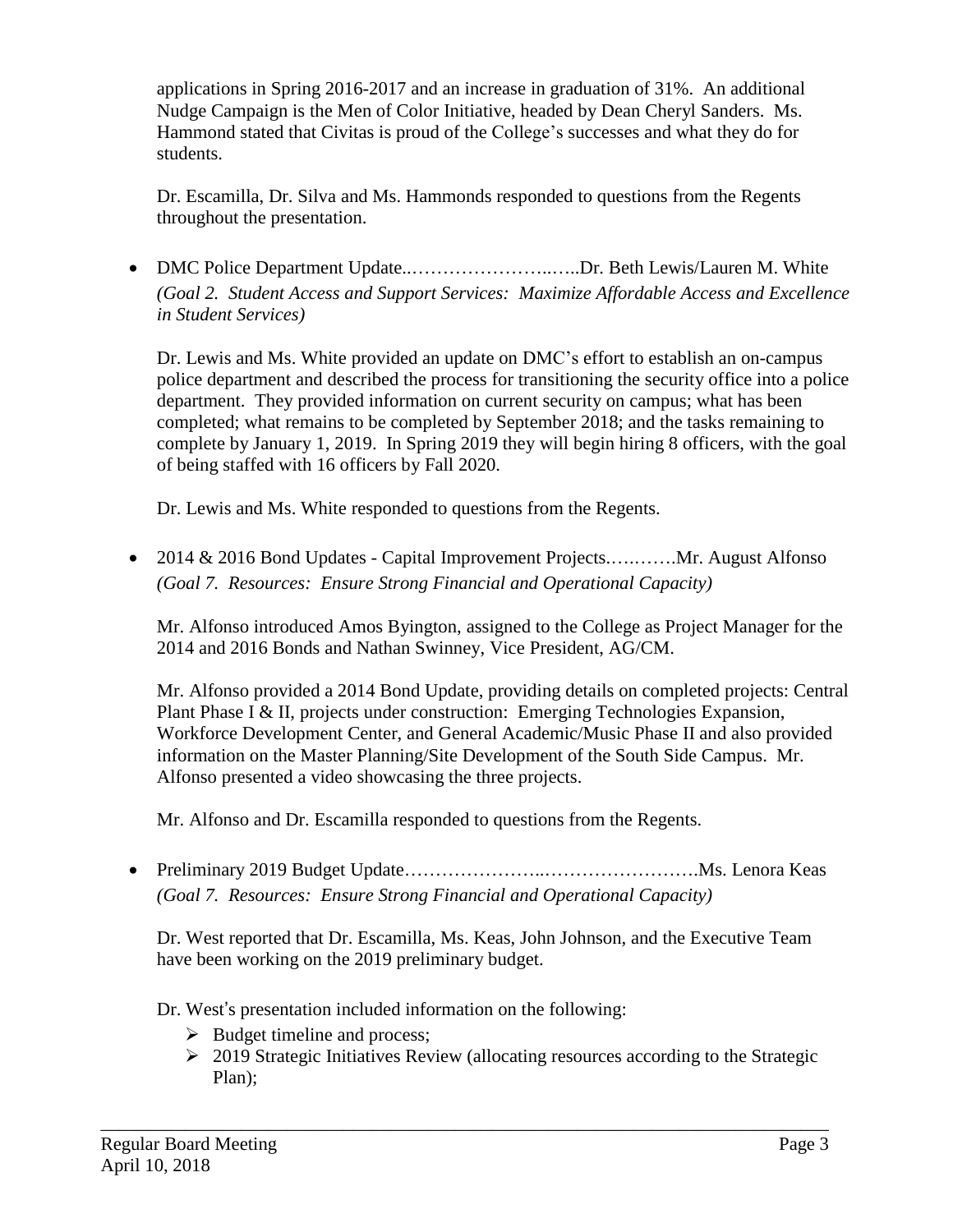- $\triangleright$  Preliminary Budget Assumptions (tuition & fees and tax assumptions): Projected increase of \$137,702, projected 2018-2019 budget is \$97,685,317;
- Projected Expenditures: Salaries including benefits, other M&O operation expenses are approx. \$1 - \$1.5M; and
- Five-Year Budget Forecast: The FY 2018-2019 budget will include a five year forecast.

 Dr. Escamilla and Dr. West responded to questions from the Regents throughout the presentation.

COLLEGE PRESIDENT'S REPORT…………………………………...……Dr. Mark Escamilla

• March 8, 2018: TACC Legislative Committee Meeting  *(Goal 5. Advocacy: Advance the College Mission Through Effective Governance and Positioning)* 

 Dr. Escamilla reported that he remains on the Texas Association of Community College's Legislative Committee and they are in the process of setting the agenda and they may have the agenda by mid-Summer or sooner.

• March 22, 2018: Pizza with the President  *(Goal 2. Student Access and Support Services: Maximize Affordable Access and Excellence in Student Services)* 

 Dr. Escamilla stated that each semester he meets with the students and there were many great questions and he continues to receive feedback from the students that influences the day to day operations at the College.

 Junior College Audit Report (JCAR)  *(Goal 1. Student Learning Success: Ensure Exceptional Educational Opportunities for all Students)* 

 Dr. Escamilla provided the Board an update regarding the Junior College Audit Report (JCAR). The College received a letter from the Governor's Office asking the College to confirm its compliance with the JCAR reporting requirements. Dr. Escamilla reported that the College successfully confirmed that it is in compliance and up to date, and reminded the Board that it was provided the JCAR report in 2015.

# REGENT'S COMMENTS:

• ACCT Governance Leadership Institute, March 21 – 23, 2018  *(Goal 5. Advocacy: Advance the College Mission Through Effective Governance and Positioning)* 

\_\_\_\_\_\_\_\_\_\_\_\_\_\_\_\_\_\_\_\_\_\_\_\_\_\_\_\_\_\_\_\_\_\_\_\_\_\_\_\_\_\_\_\_\_\_\_\_\_\_\_\_\_\_\_\_\_\_\_\_\_\_\_\_\_\_\_\_\_\_\_\_\_\_\_\_\_\_

 Regents Messbarger, Bennett, Adame, Scott, and McCampbell attended the Governance Leadership Institute in March; each Regent provided highlights from the conference.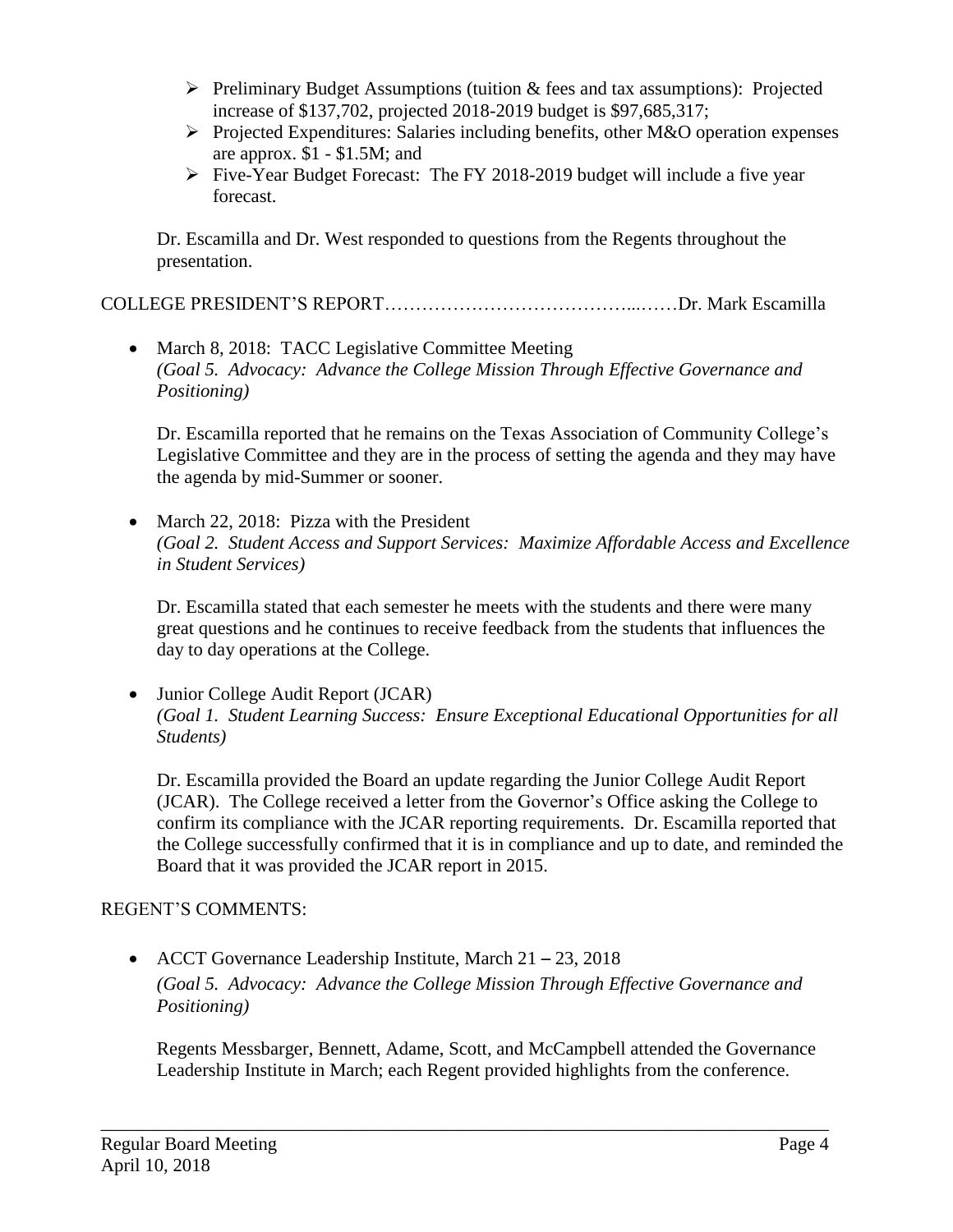Status Report on Requested Information  *(Goal 5. Advocacy: Advance the College Mission Through Effective Governance and Positioning)*  PENDING BUSINESS:

# CONSENT AGENDA

## Notice to the Public

 *The following items are of a routine or administrative nature. The Board of Regents has been furnished with background and support material on each item, and/or it has been discussed at a previous meeting. All items will be acted upon by one vote without being discussed separately unless requested by a Board member or a citizen, in which event the item(s) will immediately be withdrawn for individual consideration in their normal sequence after the items not requiring separate discussion have been acted upon. The remaining items will be adopted by one vote.* 

## CONSENT MOTIONS:

 *(At this point the Board will vote on all motions not removed for individual consideration.)* 

## ITEMS FOR DISCUSSION AND POSSIBLE ACTION:

- 1. Approval of Minutes: Regular Meeting, February 13, 2018  *(Goal 5. Advocacy: Advance the College Mission Through Effective Governance and Positioning)*
- 2. Acceptance of Investments for March 2018  *(Goal 7. Resources: Ensure Strong Financial and Operational Capacity)*

 There was no further discussion from the Board. There Mr. Rivas made a motion to approve the consent agenda items. Ms. Messbarger seconded the motion. were no public comments. A voice vote was taken and the motion carried unanimously, 9-0, with Regents McCampbell, Adame, Bennett, Estrada, Hutchinson, Messbarger, Rivas, Scott, and Watts in favor.

# REGULAR AGENDA

 3. Discussion and possible action related to the College's Quarterly Investment Report for the period ending February 28, [2018….…….…………………...........................Mr](https://2018�.��.�������...........................Mr). Ronald Ross  *(Goal 7. Resources: Ensure Strong Financial and Operational Capacity)* 

\_\_\_\_\_\_\_\_\_\_\_\_\_\_\_\_\_\_\_\_\_\_\_\_\_\_\_\_\_\_\_\_\_\_\_\_\_\_\_\_\_\_\_\_\_\_\_\_\_\_\_\_\_\_\_\_\_\_\_\_\_\_\_\_\_\_\_\_\_\_\_\_\_\_\_\_\_\_

 Mr. Ross discussed the uncertainty in the market due to the US-China trade tariff tantrum. In fixed income markets there was a gradual increase in the portion that the College's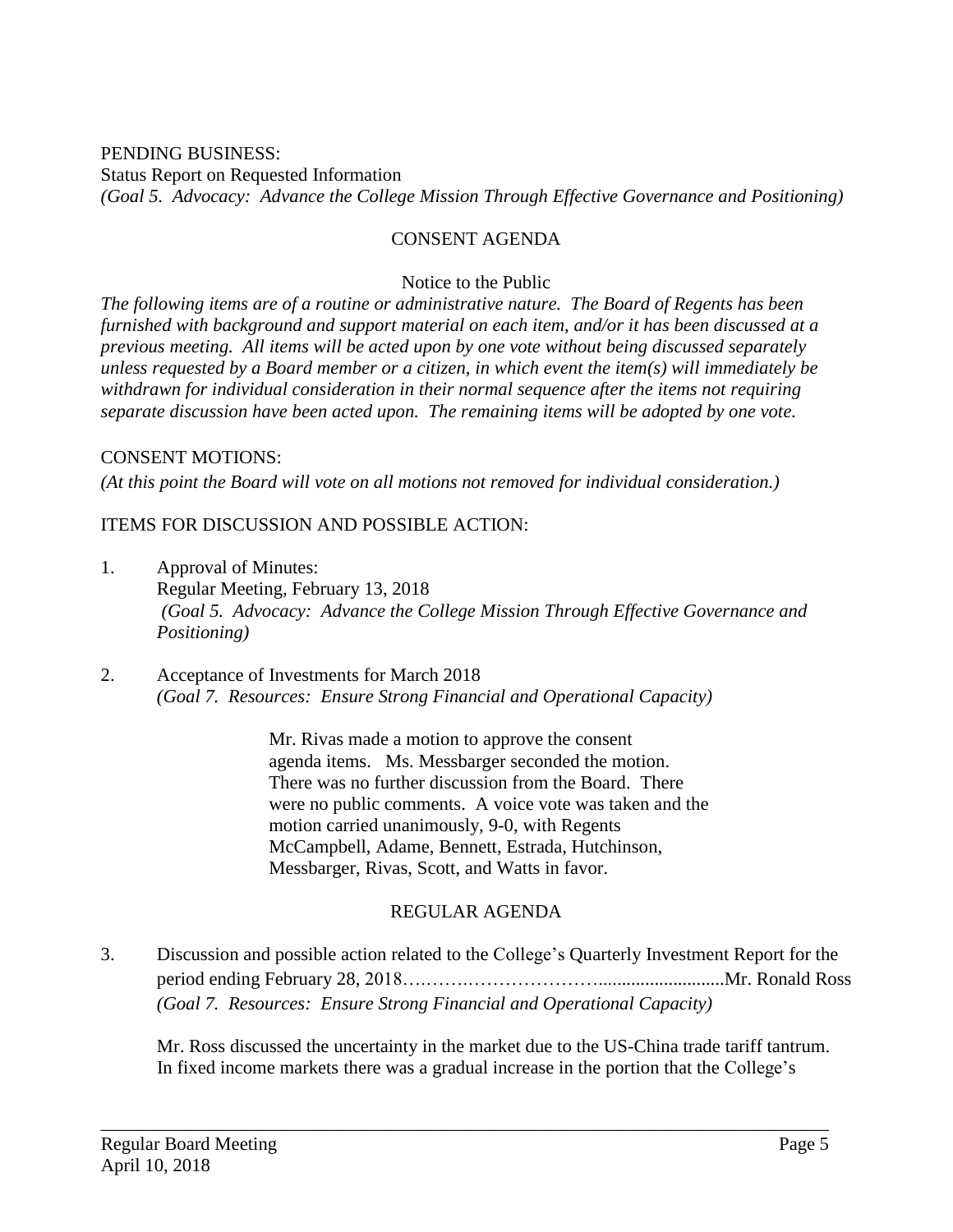portfolio operates on, but on the longer end there is more of a flattening which compares to last year around this time frame. He reported that GDP is showing general, steady growth, from 2.5 % to 2.9%, unemployment rates are staying low, and inflation is picking up. The Feds anticipate rate increases in 2018, 2019 and 2020, and those are positive signs for the economy.

 The College's fiscal quarter earnings were \$237,800 in February 2018, in February 2017 the fiscal quarter earnings were \$127,224. Series 2016 and 2017 Tax Bond Funds fiscal quarter earnings were \$252,941.

Mr. Ross responded to questions from the Regents.

 Mr. Rivas made a motion to accept the agenda item. Ms. Scott seconded the motion. There was no further discussion from the Board. A voice vote was taken and the motion carried unanimously, 9-0, with Regents Adame, Bennett, Estrada, Hutchinson, McCampbell, Messbarger, Rivas, Scott, and Watts in favor.

- 4. Discussion and possible action to approve the issuance of Series 2018A and Series 2018B Del Mar College District Limited Tax Bonds for the purpose of financing portions of the capital improvements approved by the [voters…………………………....Ms](https://voters����������....Ms). Lenora Keas  *(Goal 7. Resources: Ensure Strong Financial and Operational Capacity)*
- $4a$  amount of Del Mar College District Limited Tax Bonds, Series 2018A for the purpose of financing a portion of the capital improvements approved by the voters at the November 4, 2014 Bond Election; approving and authorizing the execution of a Paying Agent/Registrar delegating authority to certain District Officials to approve all final terms of the Bonds; and approving the preparation and distribution of an Official Statement………Ms. Lenora Keas  $2014$  Bond Election: Resolution authorizing the issuance of up to \$48,625,000 in principal Agreement, a Purchase Contract and Other Instruments and Procedures related thereto;
- 4b. amount of Del Mar College District Limited Tax Bonds, Series 2018B for the purpose of financing a portion of the capital improvements approved by the voters at the November 8, 2016 Bond Election; approving and authorizing the execution of a Paying Agent/Registrar Agreement, a Purchase Contract and Other Instruments and Procedures related thereto; delegating authority to certain District Officials to approve all final terms of the Bonds; and approving the preparation and distribution of an Official Statement………Ms. Lenora Keas 2016 Bond Election: Resolution authorizing the issuance of up to \$61,500,000 in principal

 Dr. West introduced Dave Gordon of Estrada Hinojosa, who made a combined presentation on Agenda Items 4, 4a, and 4b.

 Mr. Gordon stated that they were present to discuss the issuance of bonds from the 2014 and 2016 elections. He stated that rates have begun to rise over the last months but from a historical perspective they are still quite low. His presentation included information on the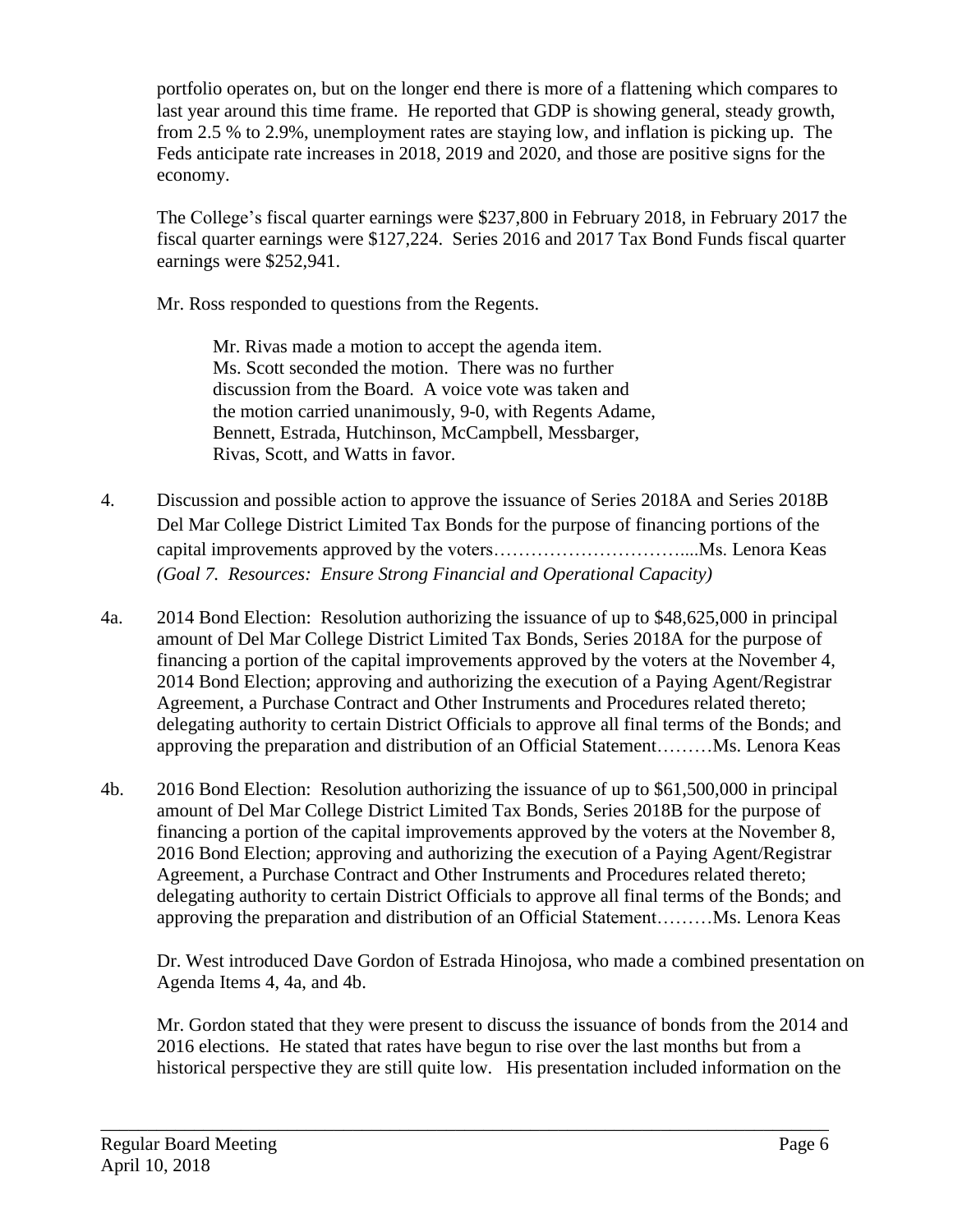AAA yield curve history, with the College still being below the average. He reviewed the College's general obligation outstanding debt, with the next call date being 2021. Because of law changes made affecting advance refunding, the College will not have an opportunity to refinance any of this debt until May 2020. He discussed the combined fee revenue debt outstanding, with one series left, with the next call date being 2026 with slightly lower rating. He provided information on the tax rate impact prior to 2018 transactions. The proposed issuances will model the construction plans. If the College issues the debt as planned there will be approximately a two penny increase in debt tax rate.

 Mr. Gordon explained the two debt resolutions before the Board for their consideration. Series 2018A, issuance of obligations from the 2014 Bond Election in the amount of \$48,625,000, with final maturity being in 2048, 30 year debt, with interest rate limitation of  $4.5\%$ .

 4.5%. The Series 2018B Bonds of the 2016 Bond Election, the maximum amount of \$61,500,000 and also 30 year debt with rate limitation of 4.5%. Mr. Gordon reviewed the preliminary schedule.

Mr. Gordon and Mr. Spurgeon responded to questions from the Regents.

 Ms. Scott made a motion to approve the issuance of Series 2018A Bonds. Mr. Rivas seconded the motion. There was no further discussion from the Board. A roll-call vote was taken and the motion carried unanimously, 9-0, with Regents Adame, Bennett, Estrada, Hutchinson, McCampbell, Messbarger, Rivas, Scott, and Watts in favor.

 M. Rivas made a motion to approve the issuance of Series 2018B Bonds. Ms. Messbarger seconded the motion. There was no further discussion from the Board. A roll-call vote was taken and the motion carried unanimously, 9-0, with Regents Adame, Bennett, Estrada, Hutchinson, McCampbell, Messbarger, Rivas, Scott, and Watts in favor.

 5. Discussion and possible action related to the designation of a contractor for the turnkey installation of low voltage infrastructure for Communication, Audio, Visual, and Electronic Security Systems in response to RFP #2018-01 and authorizing the administration to proceed with awarding a contract…..…………………………….………Mr. August Alfonso *(Goal 7. Resources: Ensure Strong Financial and Operational Capacity)* 

 Mr. August Alfonso reported that on March 5, 2018 the College issued RFP #2018-01 for the Low Voltage Infrastructure Installation Services for the following 2014 bond construction projects: Emerging Technology Expansion, Workforce Development Center Building, General Academic / Music Phase II.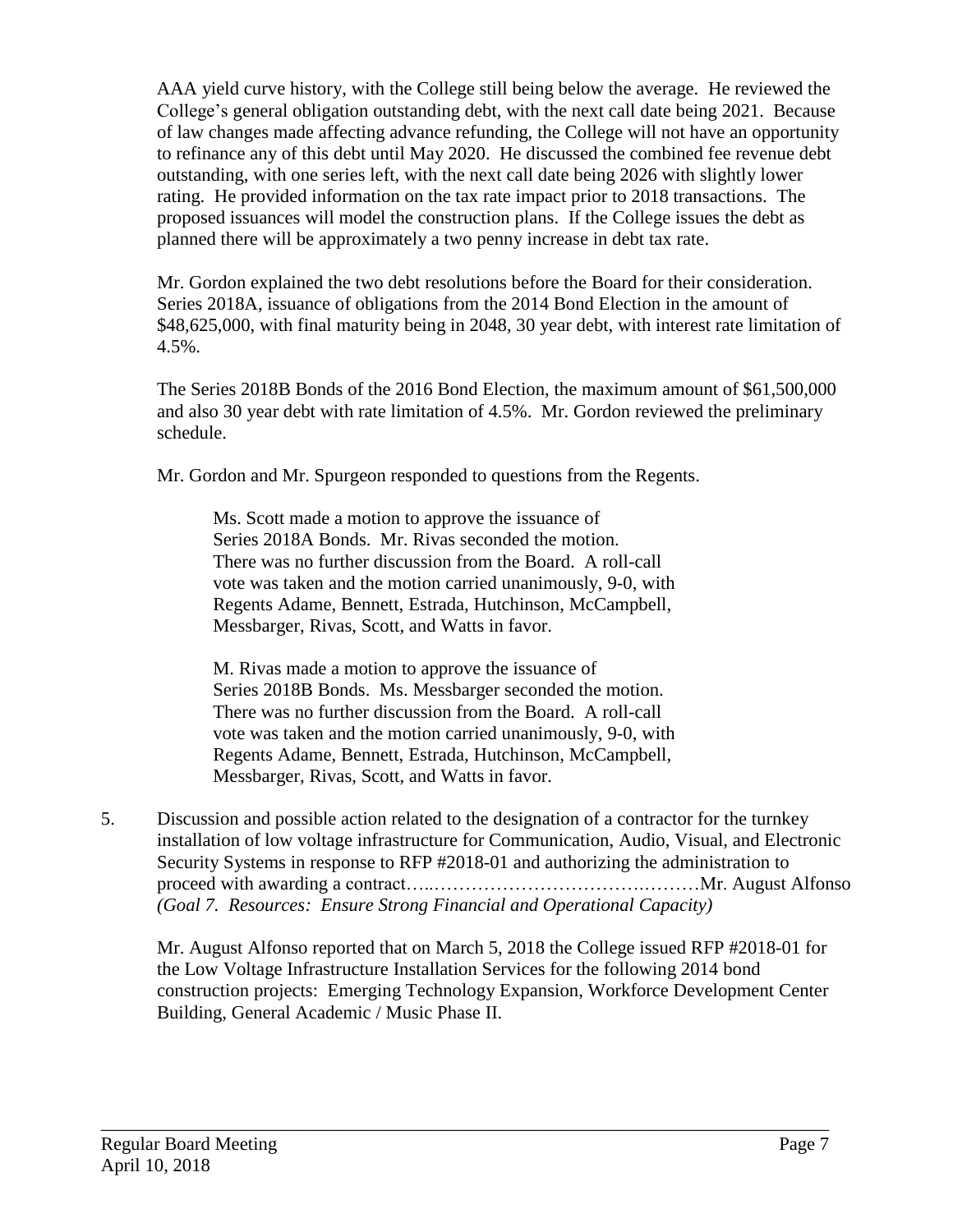The following six firms submitted qualification of statements and competitive sealed proposals for consideration: Carroll Systems; Convergence Cabling Inc.; National Cabling Services; Rosendin Electric L V; Schneider Electric; and Telepro Communications.

 Mr. Alfonso identified the Evaluation Committee Members. The Evaluation Committee's recommendation for the contractor for the Low Voltage Infrastructure Installation services is Carroll Systems. The contract amount is \$1,851,298.

 Ms. Scott made a motion to accept the agenda item. Mr. Rivas seconded the motion. There was no further discussion from the Board. A voice vote was taken and the motion carried unanimously, 9-0, with Regents Adame, Bennett, Estrada, Hutchinson, McCampbell, Messbarger, Rivas, Scott, and Watts in favor.

Note: Mr. Watts left the meeting at this point in the Agenda.

 6. Discussion and possible action related to the College's Quarterly Financial Statement for the period ending February 28, 2018………......…………………………Ms. Lenora Keas  *(Goal 7. Resources: Ensure Strong Financial and Operational Capacity)* 

 Mr. Johnson stated that the operating statement for the first six months show that the revenue for tuition and fees is down 7% over last year and that constitutes approximately \$1.8M reduction in tuition. They anticipated that shortfall this year and it was due to Hurricane Harvey and a 2% increase in student discounted tuition.

 The revenues are at 75% versus 76% last year at this time but as the year closes out the change will be seen. Right on target with total salaries and benefits, non-salary are at 37% this year versus 44% last year, these items are down 7%. On property taxes there is a contingency of \$600,000 because of protest by industry, they are in fine shape in that area. He believes they may be able to make up at least \$300,000 of that contingency amount. In non-salary items Consultants and Contract Labor has gone down by over \$1M but it's a timing issue and difficult to predict when those costs will come in. May will give them a good projection of year-end, they will have summer enrollment information and know how the taxes have come in.

 Dr. Escamilla reminded the Board that it was the mid-year adjustment of \$1.9M that was held.

 Mr. Rivas made a motion to accept the agenda item. Ms. Scott seconded the motion. There was no further discussion from the Board. A voice vote was taken and the motion carried unanimously, amongst Regents present, 8-0, with Regents Adame, Bennett, Estrada, Hutchinson, McCampbell, Messbarger, Rivas, and Scott in favor.